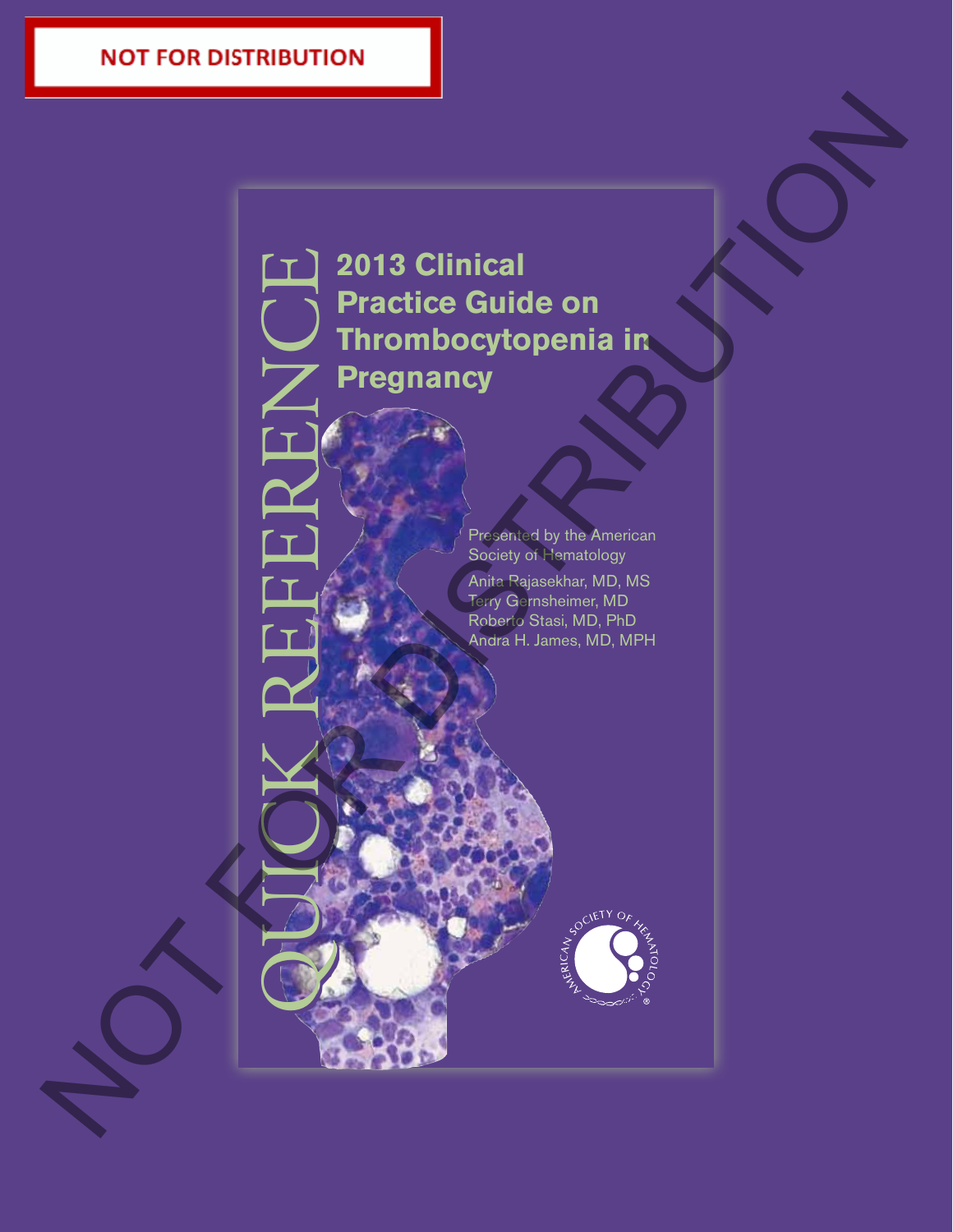#### **I. Introduction to Thrombocytopenia in Pregnancy**

- Thrombocytopenia is second to anemia as the most common hematologic abnormality encountered during pregnancy.
- The prevalence of a platelet count  $\leq 150 \times 10^9$ /L in the third trimester of pregnancy is 6.6 to 11.6%.
- A platelet count of  $< 100 \times 10^9$ /L, the definition for thrombocytopenia adopted by the International Working Group, is observed in only 1% of pregnant women.

The hematologist's role is to:

- • determine the cause
- • advise in the management of thrombocytopenia
- help estimate the risk to the mother and fetus

## **II. Causes of Thrombocytopenia in Pregnancy**

The hematologist is usually consulted in one of three scenarios:

- 1. pre-existing thrombocytopenia-most commonly, immune thrombocytopenia (ITP)
- 2. decreasing platelet count or newly discovered thrombocytopenia in pregnancy, which may or may not be related to pregnancy
- 3. acute onset of thrombocytopenia in the setting of severe preeclampsia, the HELLP syndrome (hemolysis, elevated liver enzymes, low platelets) or AFLP (acute fatty liver of pregnancy)

#### Table 1. Causes and Relative Incidence of Thrombocytopenia in Pregnancy

|                                                                   | <b>Pregnancy-specific</b>                                                              | Not pregnancy-specific                                                                                                                                                                                                                                                                |
|-------------------------------------------------------------------|----------------------------------------------------------------------------------------|---------------------------------------------------------------------------------------------------------------------------------------------------------------------------------------------------------------------------------------------------------------------------------------|
| Isolated throm-<br>bocytopenia                                    | Gestational thrombocy-<br>topenia (70-80%)                                             | Primary ITP (1-4%)<br>Secondary ITP (<1%)*<br>Drug-induced thrombocytopenia **<br>Type IIB von Willebrand disease **<br>Congenital thrombocytopenia **                                                                                                                                |
| Thrombo-<br>cytopenia<br>associated<br>with systemic<br>disorders | Severe preeclampsia<br>$(15-20%)$<br><b>HELLP</b> syndrome<br>$(<1%$ )<br>$AFLP$ (<1%) | TTP/HUS**<br>Systemic lupus erythematosus **<br>Antiphospholipid syndrome **<br>Viral infections **<br>Bone marrow disorders **<br>Nutritional deficiency **<br>Splenic sequestration (liver<br>diseases, portal vein thrombosis,<br>storage disease, etc) **<br>Thyroid disorders ** |

\*Secondary ITP includes isolated thrombocytopenia secondary to some infection (HIV, HCV, H. pylori) and to other autoimmune disorders such as systemic lupus erythematous.

#### \*\* Rare (probably <1%)

Reference: Adapted from Gernsheimer T, James AH, Stasi R, How I treat thrombocytopenia in pregnancy. Blood. 2013;121(1):38-47.

# **III. Decreasing Platelet Count or Newly Discovered Thrombocytopenia in Pregnancy: Gestational Thrombocytopenia**

- Accounts for 70-80% of cases of thrombocytopenia in pregnancy and is typically characterized by a platelet count  $>$  70  $\times$  10<sup>9</sup>/L.
- Commonly occurs in the mid-second to third trimester.
- No confirmatory tests; diagnosis of exclusion.
- Mechanism unknown, but hemodilution and accelerated clearance are postulated.
- No special management is required, but platelet count  $<$  70 x 10<sup>9</sup>/L warrants an investigation for an alternative etiology.
- Typically resolves within six weeks postpartum, but may recur with subsequent pregnancies.
- • Not associated with neonatal thrombocytopenia.

#### Table 2. Basic Laboratory Evaluation of Thrombocytopenia in Pregnancy

| subsequent pregnancies.                      | Typically resolves within six weeks postpartum, but may recur<br>• Not associated with neonatal thrombocytopenia.                                                                                                                                                                                                         |
|----------------------------------------------|---------------------------------------------------------------------------------------------------------------------------------------------------------------------------------------------------------------------------------------------------------------------------------------------------------------------------|
|                                              | Table 2. Basic Laboratory Evaluation of Thrombocytopenia in Pregna                                                                                                                                                                                                                                                        |
|                                              | Recommended tests Complete blood count<br>Reticulocyte count<br>Peripheral blood smear<br>Liver function tests<br>Viral screening (HIV, HCV, HBV)                                                                                                                                                                         |
| Tests to consider if<br>clinically indicated | Antiphospholipid antibodies<br>Anti-nuclear antibody (ANA)<br>Thyroid function tests<br>H. pylori testing<br>DIC testing-prothrombin time (PT), partial the<br>time (PTT), fibrinogen, fibrin split products<br>VWD type IIB testing*<br>Direct antiglobulin (Coombs) test <sup>^</sup><br>Quantitative immunoglobulins + |

romboplastin

| Tests that are not | Antipla     |
|--------------------|-------------|
| recommended        | <b>Bone</b> |
|                    | Throm       |

atelet antibody testing marrow biopsy hopoeitin (TPO) levels

## **IV. ITP and Its Management in Pregnancy**

- Women with no bleeding manifestations and platelet counts  $\geq 30 \times 10^9$ /L do not require any treatment until 36 weeks gestation (or sooner if delivery is imminent).
- If platelet counts are  $<$  30 x 10<sup>9</sup>/L or clinically relevant bleeding is present, first line therapy is oral corticosteroids or intravenous immunoglobulin (IVIg).
- The recommended starting dose of IVIg is 1 g/kg.
- In pregnancy, the oral corticosteroids prednisone and prednisolone are preferred to dexamethasone, which crosses the placenta more readily.
- While "The American Society of Hematology 2011 Evidence-Based Practice Guideline for Immune Thrombocytopenia" recommends a starting dose of prednisone of 1mg/kg daily, there is no evidence that a higher starting dose is better than a lower dose. Therefore, other experts recommend a starting

#### Table 3. Therapeutic Options for Management of ITP During Pregnancy\*

| ed during pregnancy.                                   |                                                                                                                                                                                                                                     |                                                                     | Thrombopoeitin (TPO) levels                                                                                                                                                                                                                                                                                                                                                                                                                                                                                                                                                                         |
|--------------------------------------------------------|-------------------------------------------------------------------------------------------------------------------------------------------------------------------------------------------------------------------------------------|---------------------------------------------------------------------|-----------------------------------------------------------------------------------------------------------------------------------------------------------------------------------------------------------------------------------------------------------------------------------------------------------------------------------------------------------------------------------------------------------------------------------------------------------------------------------------------------------------------------------------------------------------------------------------------------|
| 6%.                                                    | telet count $<$ 150 x 10 <sup>9</sup> /L in the third trimester of<br>00 x 10 <sup>9</sup> /L, the definition for thrombocytopenia<br>ional Working Group, is observed in only 1% of:                                               | to ITP therapy<br>anemia and reticulocytosis present<br>deficiency) | *Consider if history of bleeding, family history of thrombocytopenia, or unresponsive<br>Appropriate to rule out autoimmune thrombocytopenia (Evans syndrome) if<br><sup>†</sup> In the setting of recurrent infections, low immunoglobulin levels may reveal a<br>previously undiagnosed immunodeficiency disorder (e.g. common variable immune                                                                                                                                                                                                                                                    |
| ent of thrombocytopenia<br>o the mother and fetus      | rtopenia in Pregnancy<br>isulted in one of three scenarios:<br>topenia—most commonly, immune thrombocytopenia                                                                                                                       | 2010;115(2):168-186.                                                | Reference: Adapted from Gernsheimer T, James AH, Stasi R, How I treat thrombocytope-<br>nia in pregnancy. Blood. 2013;121(1):38-47; and Neunert C, Lim W, Crowther M, Cohen<br>A, Solberg L, Jr., Crowther MA. The American Society of Hematology 2011 evidence-<br>based practice guideline for immune thrombocytopenia. Blood. 2011;117(16):4190-<br>4207; and Provan D, Stasi R, Newland AC, et al. International consensus report on<br>the investigation and management of primary immune thrombocytopenia. Blood.                                                                             |
| of pregnancy)                                          | int or newly discovered thrombocytopenia in<br>or may not be related to pregnancy<br>cytopenia in the setting of severe preeclampsia,<br>hemolysis, elevated liver enzymes, low platelets) or                                       | <b>IV. ITP and Its Management in Pregnancy</b><br>is imminent).     | • Women with no bleeding manifestations and platelet counts $\geq 30 \times 10^9/L$<br>do not require any treatment until 36 weeks gestation (or sooner if delivery<br>• If platelet counts are $\leq 30 \times 10^9$ /L or clinically relevant bleeding is present,                                                                                                                                                                                                                                                                                                                                |
|                                                        | ncidence of Thrombocytopenia in Pregnancy                                                                                                                                                                                           |                                                                     | first line therapy is oral corticosteroids or intravenous immunoglobulin (IVIg).                                                                                                                                                                                                                                                                                                                                                                                                                                                                                                                    |
| /-specific<br>thrombocy-<br>70-80%)<br>eclampsia<br>b) | Not pregnancy-specific<br>Primary ITP (1-4%)<br>Secondary ITP $(<1\%)^*$<br>Drug-induced thrombocytopenia *<br>Type IIB von Willebrand disease **<br>Congenital thrombocytopenia **<br>TTP/HUS**<br>Systemic lupus erythematosus ** | dose of 0.25 to 0.5 mg/kg daily.                                    | • The recommended starting dose of IVIg is 1 g/kg.<br>In pregnancy, the oral corticosteroids prednisone and prednisolone are<br>preferred to dexamethasone, which crosses the placenta more readily.<br>• While "The American Society of Hematology 2011 Evidence-Based Practice"<br>Guideline for Immune Thrombocytopenia" recommends a starting dose of<br>prednisone of 1 mg/kg daily, there is no evidence that a higher starting dose<br>is better than a lower dose. Therefore, other experts recommend a starting<br>Medications are adjusted to maintain a safe platelet count (see below). |
| drome<br>6)                                            | Antiphospholipid syndrome **<br>Viral infections **<br>Bone marrow disorders **<br>Nutritional deficiency **<br>Splenic sequestration (liver<br>diseases, portal vein thrombosis,                                                   | First line therapy                                                  | Table 3. Therapeutic Options for Management of ITP During Pregnancy*<br>Oral corticosteroids-initial response 2-14 days, peak<br>response 4-28 days [C or D]<br>IVIg-initial response 1-3 days, peak response 2-7<br>days [C]                                                                                                                                                                                                                                                                                                                                                                       |
|                                                        | storage disease, etc) **<br>Thyroid disorders **                                                                                                                                                                                    | <b>Second line therapy</b><br>(for refractory ITP)                  | Combined corticosteroids and IVIg<br>Splenectomy (second trimester)                                                                                                                                                                                                                                                                                                                                                                                                                                                                                                                                 |
|                                                        | ed thrombocytopenia secondary to some infections                                                                                                                                                                                    | Third line therapy                                                  |                                                                                                                                                                                                                                                                                                                                                                                                                                                                                                                                                                                                     |
|                                                        | er autoimmune disorders such as systemic lupus                                                                                                                                                                                      | Relatively contraindicated                                          | Anti-D immunoglobulin [C]<br>Azathioprine [D]**                                                                                                                                                                                                                                                                                                                                                                                                                                                                                                                                                     |
| $1(1):38-47.$                                          | eimer T, James AH, Stasi R, How I treat thrombocytope-<br><b>Count or Newly Discovered Thrombocyto-</b>                                                                                                                             | Not recommended, but use<br>in pregnancy described                  | Cyclosporine A [C]<br>Dapsone [C]<br>Thrombopoietin receptor agonists [C]<br>Campath-1H [C]<br>Rituximab [C]                                                                                                                                                                                                                                                                                                                                                                                                                                                                                        |
|                                                        | <b>Gestational Thrombocytopenia</b><br>of cases of thrombocytopenia in pregnancy and is<br>y a platelet count > 70 x 10°/L.<br>e mid-second to third trimester.                                                                     | Contraindicated                                                     | Mycophenolate mofetil [C]<br>Cyclophosphamide [D]<br>Vinca alkaloids [D]<br>Danazol [X]                                                                                                                                                                                                                                                                                                                                                                                                                                                                                                             |
| diagnosis of exclusion.                                | out hemodilution and accelerated clearance are<br>it is required, but platelet count $<$ 70 x 10 <sup>9</sup> /L                                                                                                                    |                                                                     | *FDA-designated pregnancy category in brackets $[]$ ; $C =$ Studies in animals show<br>risk, but inadequate studies in human fetuses. Benefit may justify risk; D = Evidence<br>of risk in human fetuses. Benefit may justify risk; $X =$ Studies in animals or human<br>fetuses demonstrate abnormalities. Risk of harm outweighs benefits.                                                                                                                                                                                                                                                        |
|                                                        | on for an alternative etiology.<br>i six weeks postpartum, but may recur with                                                                                                                                                       | **Used for other disorders during pregnancy                         |                                                                                                                                                                                                                                                                                                                                                                                                                                                                                                                                                                                                     |
|                                                        |                                                                                                                                                                                                                                     |                                                                     | Reference: Adapted from Gernsheimer T. James AH. Stasi R. How I treat thrombocytope-                                                                                                                                                                                                                                                                                                                                                                                                                                                                                                                |

# \*\*Used for other disorders during pregnancy

Reference: Adapted from Gernsheimer T, James AH, Stasi R, How I treat thrombocytopenia in pregnancy. Blood. 2013;121(1):38-47; and Neunert C, Lim W, Crowther M, Cohen A, Solberg L, Jr., Crowther MA. The American Society of Hematology 2011 evidencebased practice guideline for immune thrombocytopenia. Blood. 2011;117(16):4190- 4207; and Provan D, Stasi R, Newland AC, et al. International consensus report on the investigation and management of primary immune thrombocytopenia. Blood. 2010;115(2):168-186.

#### **V. Management of ITP at the Time of Delivery**

- Current recommendations aim for a platelet count of  $\geq 50 \times 10^9$ /L prior to labor and delivery as the risk of cesarean delivery is present with every labor.
- The minimum platelet count for the placement of regional anesthesia is unknown and local practices may differ. Many anesthesiologists will place a regional anesthetic if the platelet count is ≥ 80 x 10<sup>9</sup>/L.
- While platelet transfusion alone is generally not effective in ITP, if an adequate platelet count has not been achieved and delivery is emergent, platelet transfusion in conjunction with IVIg can be considered.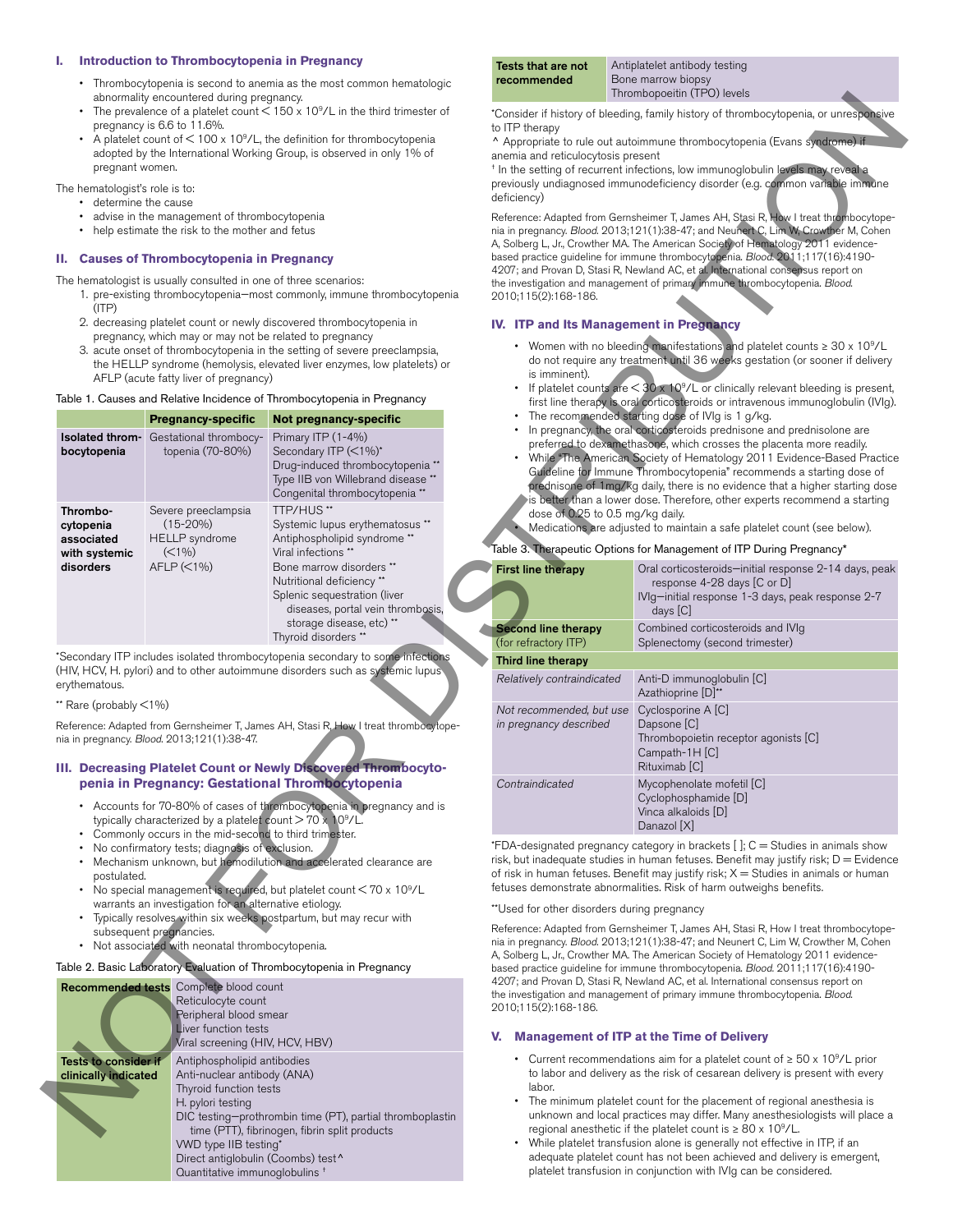- For a woman whose platelet count is  $< 80 \times 10^9$  but has not required therapy during pregnancy, oral prednisone (or prednisolone) can be started 10 days prior to anticipated delivery at a dose of 10-20 mg daily and titrated as necessary.
- Given the difficulty predicting severe thrombocytopenia in neonates and the very low risk of intracranial hemorrhage (<1.5%) or mortality (<1%), the mode of delivery should be determined by obstetric indications. Percutaneous umbilical blood sampling (PUBS) or fetal scalp blood sampling is not helpful in predicting neonatal thrombocytopenia, is potentially harmful, and is, therefore, not recommended.
- The infant nadir platelet count occurs 2-5 days after delivery and a spontaneous rise occurs by day 7.
- Women with ITP are at an increased risk of venous thromboembolism, and some form of postpartum thromboprophylaxis should be considered.

Reference: Gernsheimer T, James AH, Stasi R, How I treat thrombocytopenia in pregnancy. Blood. 2013;121(1):38-47; and Provan D, Stasi R, Newland AC, et al. International consensus report on the investigation and management of primary immune thrombocytopenia. Blood. 2010;115(2):168-186; and Neunert C, Lim W, Crowther M, Cohen A, Solberg L, Jr., Crowther MA. The American Society of Hematology 2011 evidence-based practice guideline for immune thrombocytopenia. Blood. 2011;117(16):4190-4207.

### **VI. Acute Onset of Thrombocytopenia in the Setting of Severe Preeclampsia, the HELLP Syndrome (hemolysis, elevated liver enzymes, low platelets), or AFLP (acute fatty liver of pregnancy)**

#### Severe Preeclampsia

- 1. Preeclampsia, which affects 5-8% of pregnant women, is diagnosed when:
	- • a systolic BP ≥ 140 mm Hg or diastolic BP ≥ 90 mm Hg is present accompanied by proteinuria, defined as urinary excretion  $\geq 0.3$  g
	- protein/24-hour
	- after 20 weeks of gestation
- in a woman with previously normal blood pressure
- 2. Eclampsia is new-onset grand mal seizures in a woman with preeclampsia.
- 3. Superimposed preeclampsia may develop in a woman with a history of chronic hypertension and is manifested by:
	- development of, or a sudden increase in, proteinuria after 20 weeks of gestation
	- • a sudden increase in hypertension after 20 weeks gestation, or
	- the development of the HELLP syndrome
- 4. Severe preeclampsia is diagnosed when any one of a number of different criteria are met. One of these is thrombocytopenia. Approximately 0.5-1.5% of all women develop a platelet count < 100 x 10<sup>9</sup>/L at term, while 0.05-0.1% experience a platelet count  $<$  50 x 10<sup>9</sup>/L.

Reference: ACOG Practice Bulletin. Diagnosis and management of preeclampsia and eclampsia. Number 33, January 2002. Obstet Gynecol. 2002;99(1):159-167; and Burrows, R.F. and J.G. Kelton, Fetal thrombocytopenia and its relation to materna thrombocytopenia. N Engl J Med., 1993. 329(20): p. 1463-1466; and Sainio, S., et a Maternal thrombocytopenia at term: a population-based study. Acta Obstet Gynecol Scand, 2000. 79(9): p. 744-9; and Boehlen, F., et al., Platelet count at term pregnancy: a reappraisal of the threshold. Obstet Gynecol, 2000. 95(1): p. 29-33.

## B. HELLP Syndrome

HELLP syndrome, which affects 0.6% of pregnant women, is a variant of preeclampsia. However, in 15-20% of cases of HELLP syndrome, no hypertension or proteinuria is present. 70% of cases occur in the late second or third trimester; the remainder occur postpartum.

## Table 4. Diagnostic Criteria for HELLP Syndrome

|                                  | Sibai Criteria-1993                                                                                                                                                                                                                                | Martin Criteria-1991                        |
|----------------------------------|----------------------------------------------------------------------------------------------------------------------------------------------------------------------------------------------------------------------------------------------------|---------------------------------------------|
| <b>Hemolysis</b>                 | Abnormal peripheral smear<br>(schistocytes)<br>$LDH > 600$ U/L<br>Bilirubin $> 1.2$ mg/dL                                                                                                                                                          | $LDH > 600$ U/L                             |
| <b>Elevated liver</b><br>enzymes | $AST > 70$ U/L                                                                                                                                                                                                                                     | AST > 40 U/L                                |
|                                  | <b>Low platelets</b> Platelet count < $100 \times 10^9$ /L                                                                                                                                                                                         | Platelet count $<$ 150 x 10 <sup>9</sup> /L |
| 1993;169(4):1000-1006.           | Reference: adapted from Sibai BM, Ramadan MK, Usta I, Salama M, Mercer BM,<br>Friedman SA. Maternal morbidity and mortality in 442 pregnancies with hemolysis,<br>elevated liver enzymes, and low platelets (HELLP syndrome). Am J Obstet Gynecol. |                                             |
| C.<br>pregnancies).              | Acute Fatty Liver of Pregnancy (AFLP)<br>• AFLP is a rare but serious condition of the third trimester (1 in 20,000                                                                                                                                |                                             |
|                                  | AFLP is characterized by elevated liver enzymes, elevated conjugated<br>bilirubin (frequently $>$ 5mg/dL), and coagulopathy.<br>Thrombocytonenia is present less than half of the time                                                             |                                             |

## C. Acute Fatty Liver of Pregnancy (AFLP)

- AFLP is a rare but serious condition of the third trimester (1 in 20,000 pregnancies).
- AFLP is characterized by elevated liver enzymes, elevated conjugated bilirubin (frequently > 5mg/dL), and coagulopathy.
- • Thrombocytopenia is present less than half of the time.
- AFLP has overlapping features with HELLP, but there is no well-established definition of the condition that clearly differentiates it from HELLP.

 • Criteria for AFLP from case series and expert opinion were used in a prospective study from Southwest Wales (the "Swansea Criteria") and have subsequently been used in other studies. Six or more of these criteria in the absence of another explanation were required for a diagnosis of AFLP.

#### Table 5. The Swansea Criteria for the Diagnosis of AFLP—6 Necessary

|                                                                | hod don't orly at a dood or it of 20 mig daily and thro                                                                                                                                                                                                                                                                    |                           |                  | the absence of another explanation were required for a diagnosis of AFLP.                                                                                                                                                                                                                                                                                                                                                                                                                                                                                        |                            |                                            |          |                                                                                   |
|----------------------------------------------------------------|----------------------------------------------------------------------------------------------------------------------------------------------------------------------------------------------------------------------------------------------------------------------------------------------------------------------------|---------------------------|------------------|------------------------------------------------------------------------------------------------------------------------------------------------------------------------------------------------------------------------------------------------------------------------------------------------------------------------------------------------------------------------------------------------------------------------------------------------------------------------------------------------------------------------------------------------------------------|----------------------------|--------------------------------------------|----------|-----------------------------------------------------------------------------------|
|                                                                | icting severe thrombocytopenia in neonates and                                                                                                                                                                                                                                                                             |                           |                  | Table 5. The Swansea Criteria for the Diagnosis of AFLP-6 Necessary                                                                                                                                                                                                                                                                                                                                                                                                                                                                                              |                            |                                            |          |                                                                                   |
|                                                                | cranial hemorrhage (<1.5%) or mortality (<1%),<br>buld be determined by obstetric indications.                                                                                                                                                                                                                             | Vomiting                  |                  |                                                                                                                                                                                                                                                                                                                                                                                                                                                                                                                                                                  | Leukocytosis               |                                            |          |                                                                                   |
|                                                                | blood sampling (PUBS) or fetal scalp blood                                                                                                                                                                                                                                                                                 | Abdominal pain            |                  |                                                                                                                                                                                                                                                                                                                                                                                                                                                                                                                                                                  |                            | Ascites or bright liver on ultrasound scan |          |                                                                                   |
| is, therefore, not recommended.                                | n predicting neonatal thrombocytopenia, is                                                                                                                                                                                                                                                                                 | Polydipsia/polyuria       |                  |                                                                                                                                                                                                                                                                                                                                                                                                                                                                                                                                                                  |                            | Elevated transaminases                     |          |                                                                                   |
|                                                                | count occurs 2-5 days after delivery and a                                                                                                                                                                                                                                                                                 | Encephalopathy            |                  |                                                                                                                                                                                                                                                                                                                                                                                                                                                                                                                                                                  | Elevated ammonia           |                                            |          |                                                                                   |
| s by day 7.                                                    |                                                                                                                                                                                                                                                                                                                            | Elevated bilirubin        |                  |                                                                                                                                                                                                                                                                                                                                                                                                                                                                                                                                                                  | Renal impairment           |                                            |          |                                                                                   |
|                                                                | an increased risk of venous thromboembolism, and                                                                                                                                                                                                                                                                           | Hypoglycemia              |                  |                                                                                                                                                                                                                                                                                                                                                                                                                                                                                                                                                                  | Coagulopathy               |                                            |          |                                                                                   |
|                                                                | m thromboprophylaxis should be considered.                                                                                                                                                                                                                                                                                 | Elevated uric acid        |                  |                                                                                                                                                                                                                                                                                                                                                                                                                                                                                                                                                                  |                            | Microvesicular steatosis on liver biopsy   |          |                                                                                   |
|                                                                | AH, Stasi R, How I treat thrombocytopenia in<br>3-47; and Provan D, Stasi R, Newland AC, et al.<br>the investigation and management of primary immune                                                                                                                                                                      |                           |                  | Reference: Knight M, Nelson-Piercy C, Kurinczuk JJ, Spark P, Brocklehurst P. A prospec-<br>tive national study of acute fatty liver of pregnancy in the UK. Gut. 2008;57(7):951-956.                                                                                                                                                                                                                                                                                                                                                                             |                            |                                            |          |                                                                                   |
|                                                                | 15(2):168-186; and Neunert C, Lim W, Crowther<br>er MA. The American Society of Hematology<br>ideline for immune thrombocytopenia. Blood.                                                                                                                                                                                  | D.                        | Thrombocytopenia | Management of Severe Preeclampsia, the HELLP Syndrome, or AFLP with<br>1. Obstetric management                                                                                                                                                                                                                                                                                                                                                                                                                                                                   |                            |                                            |          |                                                                                   |
|                                                                | bocytopenia in the Setting of Severe<br>LLP Syndrome (hemolysis, elevated liver<br>s), or AFLP (acute fatty liver of pregnancy)                                                                                                                                                                                            |                           |                  | • Treatment is delivery unless the patient is $<$ 34 weeks gestation.<br>If the patient is $<$ 34 weeks gestation and maternal and fetal status are<br>otherwise reassuring, corticosteroids can be administered to accelerate<br>fetal lung maturity and the patient can be delivered in 48 hours.<br>If the patient is $\leq$ 34 weeks gestation and maternal and fetal status<br>are not reassuring, the patient should be delivered as soon as she is                                                                                                        |                            |                                            |          |                                                                                   |
|                                                                | ects 5-8% of pregnant women, is diagnosed when:<br>nm Hg or diastolic BP ≥ 90 mm Hg is present<br>einuria, defined as urinary excretion ≥ 0.3 g                                                                                                                                                                            |                           | stabilized.      | Magnesium sulfate is used to prevent seizures.<br>• Antihypertensives are used to control blood pressure.                                                                                                                                                                                                                                                                                                                                                                                                                                                        |                            |                                            |          |                                                                                   |
| station<br>iously normal blood pressure<br>d is manifested by: | grand mal seizures in a woman with preeclampsia.<br>psia may develop in a woman with a history of<br>sudden increase in, proteinuria after 20 weeks of                                                                                                                                                                     |                           |                  | 2. Hematologic management<br>• Corticosteroids-may improve the platelet count and other laboratory<br>maternal or fetal outcomes<br>Supportive care with blood products-there is no contraindication to<br>platelet transfusion<br>Therapeutic plasma exchange-if thrombocytopenia, hemolysis or renal<br>failure continues to worsen 48-72 hours postpartum                                                                                                                                                                                                     |                            |                                            |          | parameters more quickly, but have not been shown to improve long-term             |
| ne HELLP syndrome                                              | hypertension after 20 weeks gestation, or<br>diagnosed when any one of a number of different<br>these is <b>thrombocytopenia</b> . Approximately 0.5 <sup>-</sup>                                                                                                                                                          |                           |                  | Reference: Gernsheimer T, James AH, Stasi R, How I treat thrombocytopenia in preg-<br>T. Corticosteroids for HELLP (hemolysis, elevated liver enzymes, low platelets) syndrome<br>in pregnancy. Cochrane Database Syst Rev. 2010(9).                                                                                                                                                                                                                                                                                                                             |                            |                                            |          | nancy. Blood. 2013;121(1):38-47; and Woudstra DM, Chandra S, Hofmeyr GJ, Dowswell |
| platelet count < 50 x 10°/L.                                   | lop a platelet count $<$ 100 x 10 <sup>9</sup> /L at term, while                                                                                                                                                                                                                                                           |                           |                  | VII. Thrombotic Thrombocytopenia Purpura (TTP)/Atypical Hemo-                                                                                                                                                                                                                                                                                                                                                                                                                                                                                                    |                            |                                            |          |                                                                                   |
| et Gynecol, 2000. 95(1): p. 29-33. 4                           | n. Diagnosis and management of preeclampsia<br>ry 2002. Obstet Gynecol. 2002;99(1):159-167;<br>Fetal thrombocytopenia and its relation to maternal<br>1993. 329(20): p. 1463-1466; and Sainio, S., et al.,<br>n: a population-based study. Acta Obstet Gynecol<br>Boehlen, F., et al., Platelet count at term pregnancy: a |                           |                  | lytic Uremic Syndrome (aHUS)<br>• Differentiating between severe preeclampsia, HELLP, AFLP, or evolving<br>TTP/aHUS precipitated by pregnancy may be difficult (see Table 6).<br>• While the use of eculizumab has been described in paroxysmal nocturnal<br>hemoglobinuria during pregnancy, as yet no reports exist on eculizumab in<br>aHUS during pregnancy.<br>Since therapeutic plasma exchange has been shown to improve the<br>outcome of all of these conditions, when plasma exchange is otherwise<br>indicated, diagnostic certainty is not required. |                            |                                            |          |                                                                                   |
|                                                                | ffects 0.6% of pregnant women, is a variant<br>in 15-20% of cases of HELLP syndrome, no                                                                                                                                                                                                                                    |                           |                  | Table 6. Selected Causes of Thrombocytopenia During Pregnancy                                                                                                                                                                                                                                                                                                                                                                                                                                                                                                    |                            |                                            |          |                                                                                   |
|                                                                | is present. 70% of cases occur in the late second                                                                                                                                                                                                                                                                          | <b>Disease</b>            | Inci-            | <b>Diagnostic</b>                                                                                                                                                                                                                                                                                                                                                                                                                                                                                                                                                | <b>Laboratory Clinical</b> |                                            | Patho-   | <b>Comments</b>                                                                   |
| inder occur postpartum.                                        |                                                                                                                                                                                                                                                                                                                            |                           | dence            | <b>Features</b>                                                                                                                                                                                                                                                                                                                                                                                                                                                                                                                                                  | <b>Findings</b>            | Symptoms                                   | physiol- |                                                                                   |
| <b>HELLP</b> Syndrome                                          |                                                                                                                                                                                                                                                                                                                            |                           | During           |                                                                                                                                                                                                                                                                                                                                                                                                                                                                                                                                                                  |                            | and Physi-<br>cal Exam                     | ogy      |                                                                                   |
| 1993-                                                          | Martin Criteria-1991                                                                                                                                                                                                                                                                                                       |                           | Preg-<br>nancy   |                                                                                                                                                                                                                                                                                                                                                                                                                                                                                                                                                                  |                            |                                            |          |                                                                                   |
| oheral smear                                                   | $LDH > 600$ U/L                                                                                                                                                                                                                                                                                                            |                           | (9)              |                                                                                                                                                                                                                                                                                                                                                                                                                                                                                                                                                                  |                            |                                            |          |                                                                                   |
| es)<br>/L                                                      |                                                                                                                                                                                                                                                                                                                            | Gestational<br>thrombocy- | $5-9$            | •Onset at late •PLT >70<br>second or                                                                                                                                                                                                                                                                                                                                                                                                                                                                                                                             | x 10 <sup>9</sup>          | •Typically<br>normal                       | •Unclear | •Diagnosis of<br>exclusion                                                        |

# D. Management of Severe Preeclampsia, the HELLP Syndrome, or AFLP with

- Thrombocytopenia 1. Obstetric management
	- $\bullet$  Treatment is delivery unless the patient is  $<$  34 weeks gestation.
	- If the patient is  $<$  34 weeks gestation and maternal and fetal status are otherwise reassuring, corticosteroids can be administered to accelerate fetal lung maturity and the patient can be delivered in 48 hours.
	- If the patient is  $<$  34 weeks gestation and maternal and fetal status are not reassuring, the patient should be delivered as soon as she is stabilized.
	- Magnesium sulfate is used to prevent seizures.
	- Antihypertensives are used to control blood pressure.
- 2. Hematologic management
	- Corticosteroids-may improve the platelet count and other laboratory parameters more quickly, but have not been shown to improve long-term maternal or fetal outcomes
	- Supportive care with blood products—there is no contraindication to platelet transfusion

## **VII. Thrombotic Thrombocytopenia Purpura (TTP)/Atypical Hemolytic Uremic Syndrome (aHUS)**

- • Differentiating between severe preeclampsia, HELLP, AFLP, or evolving TTP/aHUS precipitated by pregnancy may be difficult (see Table 6).
- While the use of eculizumab has been described in paroxysmal nocturnal hemoglobinuria during pregnancy, as yet no reports exist on eculizumab in aHUS during pregnancy.
- Since therapeutic plasma exchange has been shown to improve the outcome of all of these conditions, when plasma exchange is otherwise indicated, diagnostic certainty is not required.

## Table 6. Selected Causes of Thrombocytopenia During Pregnancy

| <b>Disease</b>                       | Inci-<br>dence<br>During<br>Preg-<br>nancy<br>(9) | <b>Diagnostic</b><br><b>Features</b>                                                                                              | Laboratory<br><b>Findings</b>                                  | <b>Clinical</b><br><b>Symptoms</b><br>and Physi-<br>cal Exam | Patho-<br>physiol-<br>ogy                                                                          | <b>Comments</b>                                                                                                     |
|--------------------------------------|---------------------------------------------------|-----------------------------------------------------------------------------------------------------------------------------------|----------------------------------------------------------------|--------------------------------------------------------------|----------------------------------------------------------------------------------------------------|---------------------------------------------------------------------------------------------------------------------|
| Gestational<br>thrombocy-<br>topenia | $5-9$                                             | •Onset at late<br>second or<br>third trimester<br>•Normal PLT<br>outside of<br>pregnancy<br>•No neonatal<br>thrombocyto-<br>penia | $\cdot$ PLT $>70$<br>$\times 10^9$                             | •Typically<br>normal                                         | •Unclear                                                                                           | •Diagnosis of<br>exclusion<br>•Resolution of<br>thrombocytope-<br>nia postpartum<br>.No fetal throm-<br>bocytopenia |
| <b>ITP</b>                           | <1                                                | •Onset any<br>trimester<br>•Thrombo-<br>cytopenia<br>outside of<br>pregnancy<br>possible                                          | $\cdot$ PLT <100<br>$\times 10^9$<br>$+/-$ large<br>PLT on PBS | •May have<br>signs of<br>bleeding,<br>bruising,<br>petechiae | •Antibody<br>induced pe-<br>ripheral PLT<br>destruction<br>•Decreased<br>thrombopoi- penia<br>esis | •Diagnosis of<br>exclusion<br>•May be associ-<br>ated with fetal<br>thrombocyto-                                    |